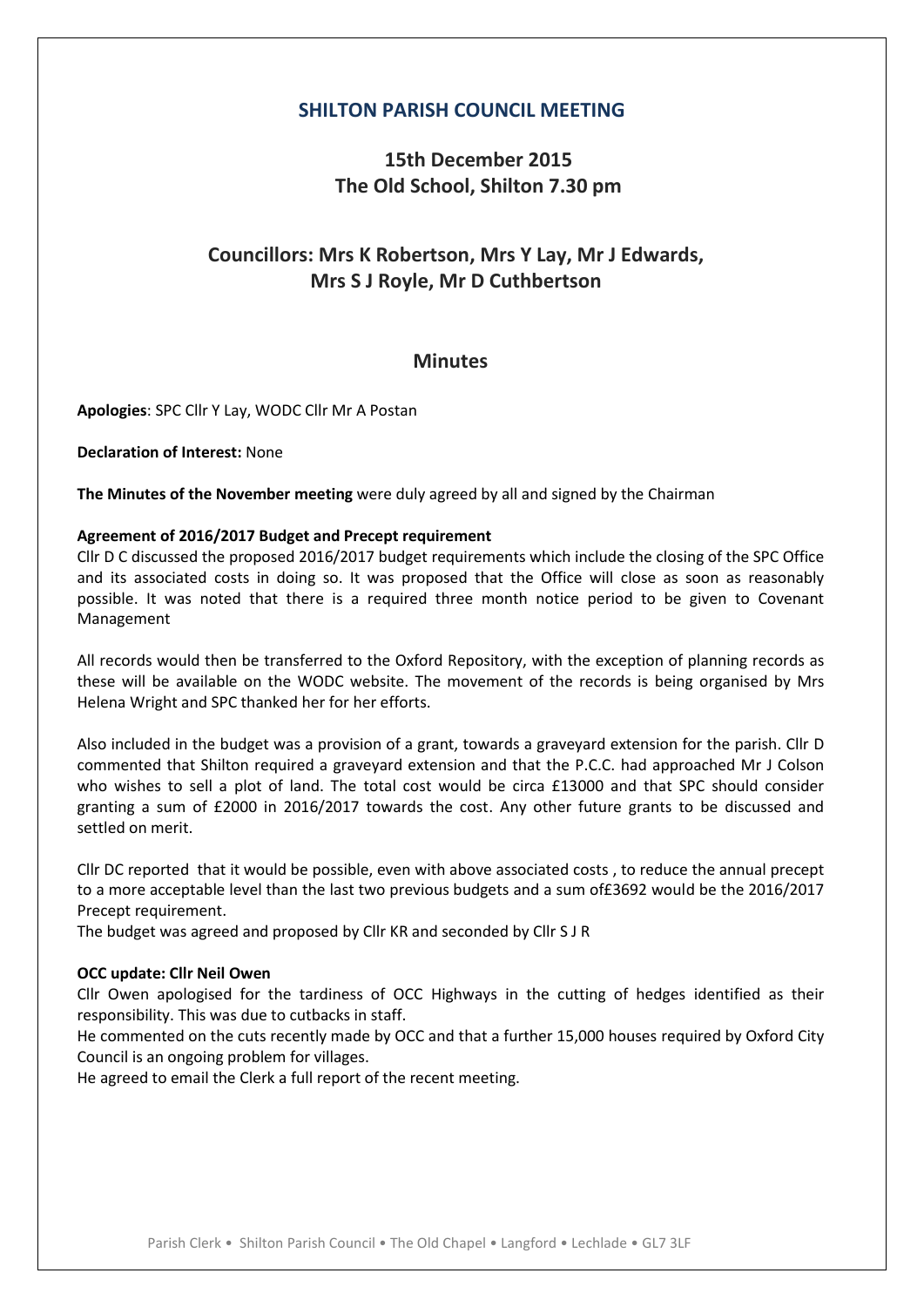#### **Planning update Ecotricity**.

The Councillors recently met with Mr H Metcalf and looked at the proposed alterations to the application. It was concluded that the application may be granted at the appeal stage and that Shilton may lose the appeal against this application.

At the meeting it was discussed that should this be the case, then a potential benefit scheme for Shilton residents should be put in place. Ecotricity agreed to pay an annual sum of £5000, index linked, during the life time of the site (25 years).

Comments from the floor included that although this was the least obtrusive site of the three solar farms the residents of Shilton will still fight and oppose the plan.

SPC responded that although they are mindful of the views of local people they are concerned that should the plan go ahead, then a plan to be put in place to secure benefits to the community and certain conditions to be lodged e.g.:

- 1. Look at alternative access
- 2. Appropriate planting of mature trees and landscaping
- 3. Hours of access for Heavy plant to be restricted
- 4. Repair of the roads once the installation is completed especially Ladburn Lane and Hen n Chick Lane
- 5. Also discussed that a trust fund to be set up to receive any monies from the scheme.

#### **85 Houses Swinbrook Road**

This was discussed with the recently formed SPC Planning subcommittee, who agreed a formal objection to be raised by SPC. Cllr D Cuthbertson recently met with WODC planning committee who are also against the proposal. However it was noted that if the plan was passed, Section 106 would apply and monies could be available for the benefit of the community including the implementation of a roundabout and a buffer zone.

#### **Agreement of 2016 SPC Diary Dates**

The Clerk has drawn up a list for 2016 and will circulate. Once agreed by all then the diary can be placed on notice boards and the website

#### **A.O.B**.

Cllr DC proposed that a projector would be prove invaluable for public meetings and suggested that a note should be placed in the Parish Pump to see if anyone is willing to donate an item they are not using. Neil Owen commented that SPC should approach the Community fund as monies may be available if one cannot be donated.

A member of the public commented that the notice boards in the village are in a state of disrepair and would SPC consider replacing them?

The meeting closed at 8.45pm

The next Shilton Parish Meeting to be confirmed in January

Ann Tyldesley Clerk to the Council  $\boxtimes$  shiltonclerk@gmail.com  $\blacksquare$  01367 860130

Parish Clerk • Shilton Parish Council • The Old Chapel • Langford • Lechlade • GL7 3LF